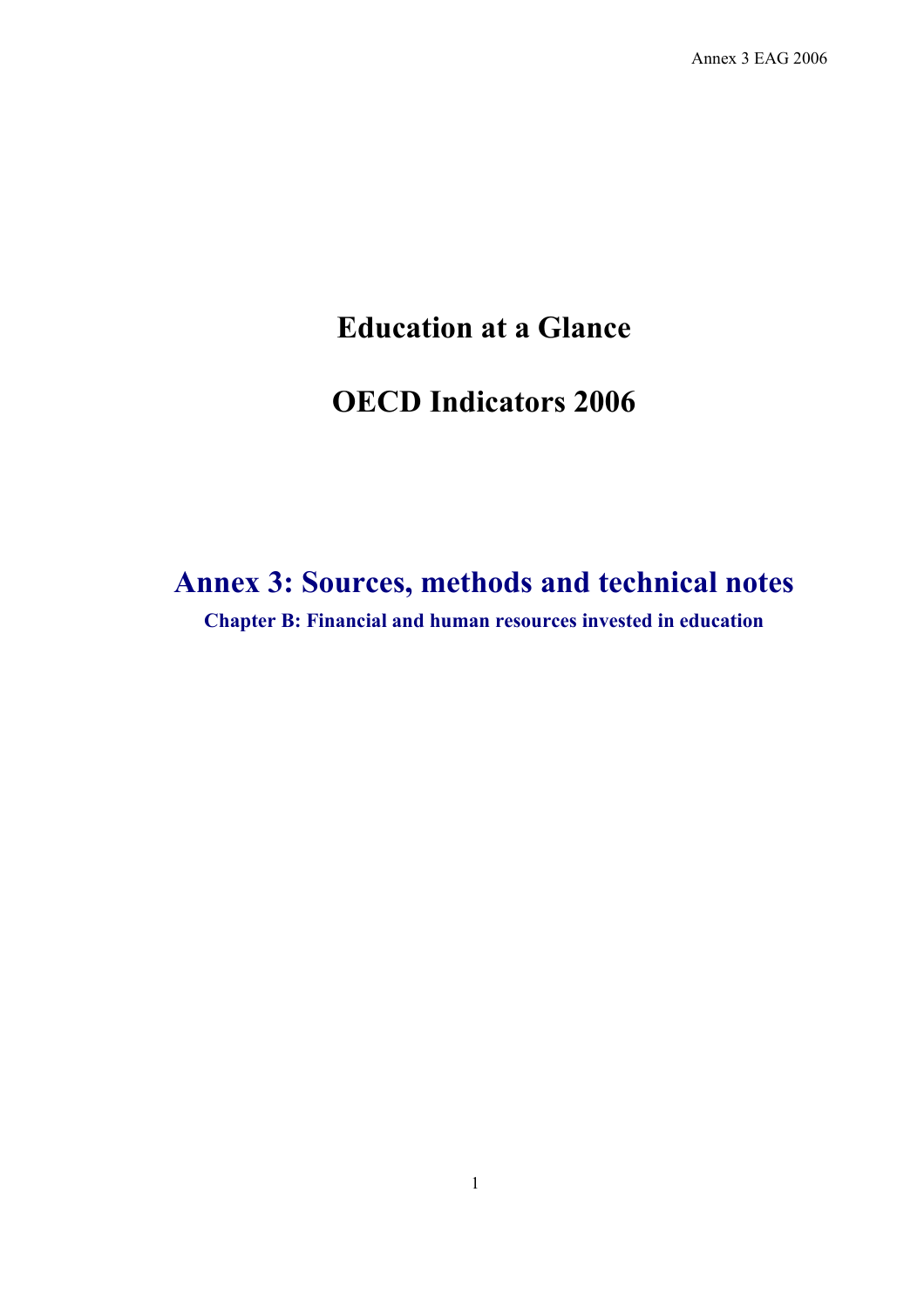# **TABLE OF CONTENTS**

| $\blacksquare$                                                                        |  |
|---------------------------------------------------------------------------------------|--|
| <b>INDICATOR B2: Expenditure on educational institutions</b>                          |  |
|                                                                                       |  |
|                                                                                       |  |
| $\blacksquare$                                                                        |  |
| <b>INDICATOR B3: Relative proportions of public and private investment</b>            |  |
|                                                                                       |  |
|                                                                                       |  |
|                                                                                       |  |
| <b>INDICATOR B5: Support for students and households through public subsidies  12</b> |  |
|                                                                                       |  |
| <b>INDICATOR B6: Expenditure on institutions by service category</b>                  |  |
|                                                                                       |  |
|                                                                                       |  |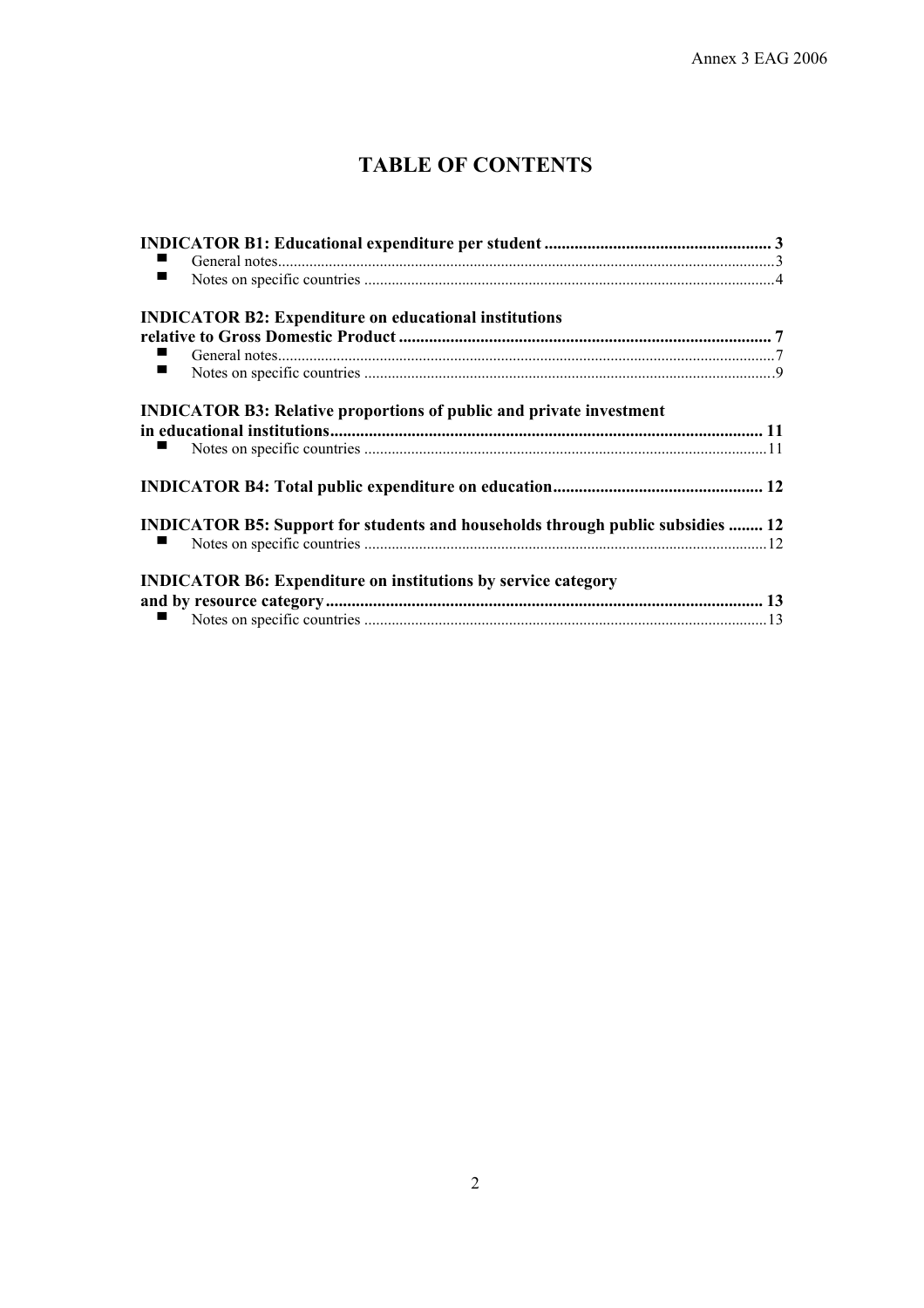Annex 3 EAG 2006

# **CHAPTER B: FINANCIAL AND HUMAN RESOURCES INVESTED IN EDUCATION**

# ▀ **Changes in the coverage of all indicators introduced in EAG 2006**

**France:** Compared to previous years, the finance indicators for 2003 include the following modifications:

- Change in the geographic area covered with the inclusion of overseas départments (i.e. DOM: Départements d'Outre-mer). Indicators for 2003 refer to France as a whole and are therefore coherent with the area covered in national accounting aggregates (GDP, public spending, etc.).

- Change in the R&D spending areas covered so as to match the coverage of R&D spending on higher education used in the DSTI/OCDE data collection (reference to the Frascati manual).

- Update of the treatment methods used for information sources and of the statistical tools employed; in particular, overhaul of assessment techniques for certain types of spending such as spending on payroll taxes, spending by local authorities (towns and cities, départments, regions) or spending by households.

# **INDICATOR B1: Educational expenditure per student**

*See also notes on Indicator B2.* 

■ **General notes** 

*Methodology* 

#### • **Reference period**

Adjustments were made for countries in which the financial year and the school year do not coincide. In order to match the enrolment data with the financial year 2003, a weighted average of the enrolment data for the academic years 2002/03 and 2003/04 was calculated. The data were weighted in accordance with the proportion of each school year that fell within the financial year 2003 (see Annex 2).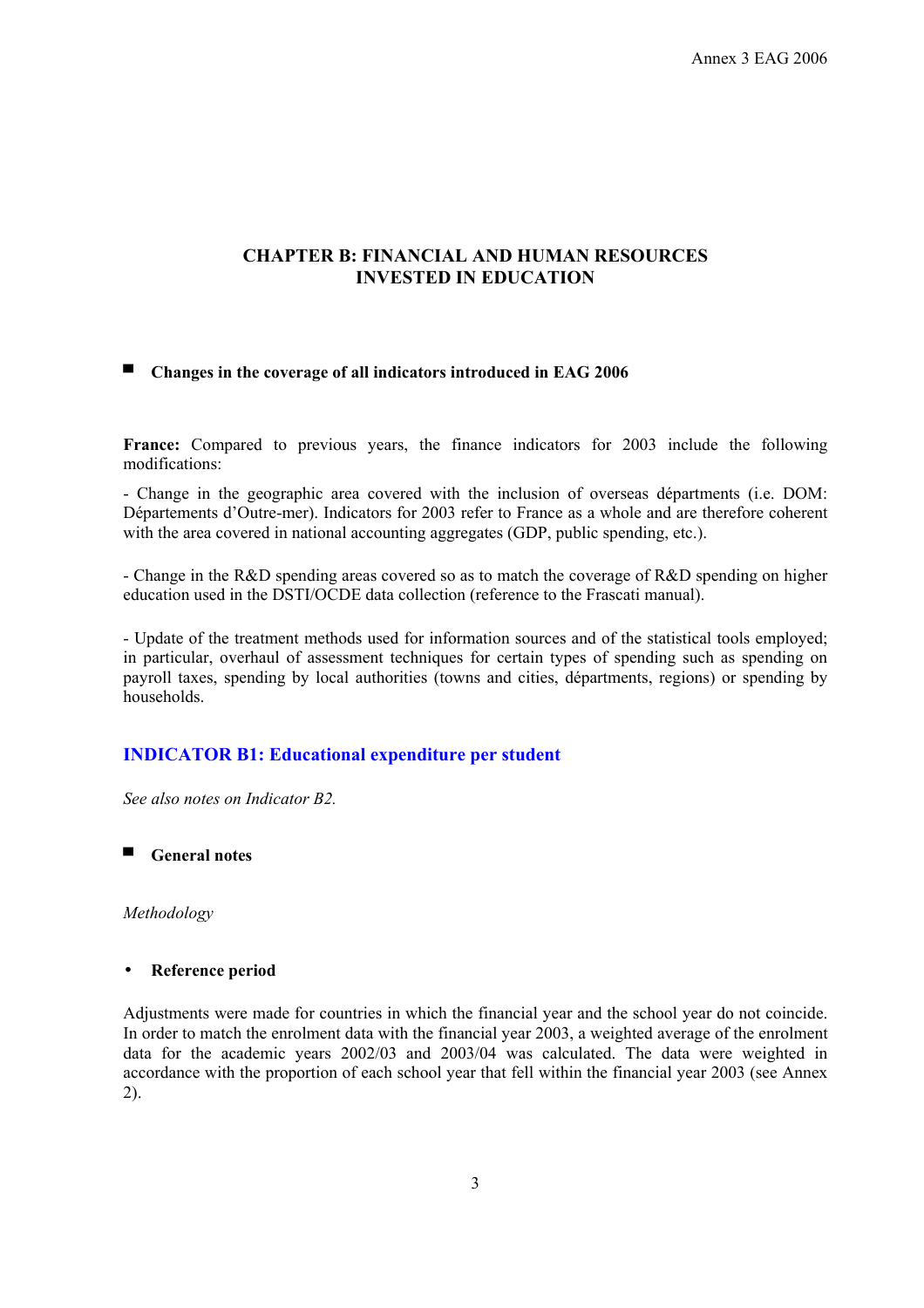#### • **Estimation of expenditure per tertiary student over the duration of studies.**

Two alternative methods were employed to calculate the average duration of tertiary studies: the approximation formula and the chain method. For both methods, it should be noted that the result does not give the average duration needed for a student to graduate since all students participating in tertiary education are taken into account, including drop-outs. Hence, the figure can be interpreted as the average length of time for which students stay in tertiary education until they either graduate or drop out. However, in the case of countries with low drop-out rates (see Indicator A2), the result can serve as a good proxy for duration until graduation.

The estimates of cumulative expenditure on education over the average duration of tertiary studies were obtained by multiplying annual expenditure per student by an estimate of the average duration of tertiary studies.

Using the **approximation formula**, the latter estimate was approximated by the rate of turnover of the existing stock of enrolments, obtained from the ratio of flow data (entrants and leavers) to the corresponding numbers of students enrolled. The formula  $D = (S_{t-1} + S_t)/(Z_t + A_t)$  was used for this calculation, where  $S_t$  is the number of students enrolled at the end of year *t*,  $S_{t-1}$  is the number of students at the beginning of year *t* (approximated by the number of students enrolled at the end of the preceding school year),  $Z_t$  is the number of students who are in their first year of study in year  $t$ , and  $A_t$ is the number of leavers in school year *t* (approximated by  $S_{t-1} + Z_t - S_t$ ). Full-time equivalents were used to estimate enrolments. The number of entrants to full-time programmes was used to estimate the inflow. All participants were included, even those who might not obtain a degree.

The estimate is based on a number of simplifying assumptions: first, it is assumed that transition rates are constant over time. Second, expenditure in the current reference year is assumed to be typical of the total duration of studies.

Using the **chain method**, the duration of study is defined as the sum of the probabilities, for each year of study, that a student who has entered tertiary education will still be enrolled in that year of study. The duration is therefore defined as  $D = \sum_{i=1}^{10} q_i$ , where  $q_i$  is the probability that a student will reach the *i*-

*i* =

th year of study, *i.e.* the proportion of individuals in the *i*-th year of study relative to those studying in the first year *i*-1 years before. With the chain method all conditional probabilities are derived from data for two adjacent years, the reference year and the preceding year. Given the number of students *s* in year *i* of study in year *t* and the number of students in year *i*-1 of study in year *t*-1, the transition rates can be calculated for each year of study as  $a_i = s_i / s_{i-1}$ . The transition rates give, for each year of study, the probability that a student in year *i*-1 will continue studying in year *i*. The product of all transition rates 1 to *I* gives the probability, for year *i* of study, that a student who started *i*-1 years before will still be enrolled in year *i* of study. Finally, the sum of all conditional probabilities gives an estimate of the average duration of tertiary education. Expenditure in the current reference year is assumed to be typical of the total duration of studies.

#### • **Data for the financial year 1995**

The data on expenditure for 1995 were obtained by a special survey conducted in 2001 and updated in 2003. OECD countries were asked to collect the 1995 data according to the definitions and the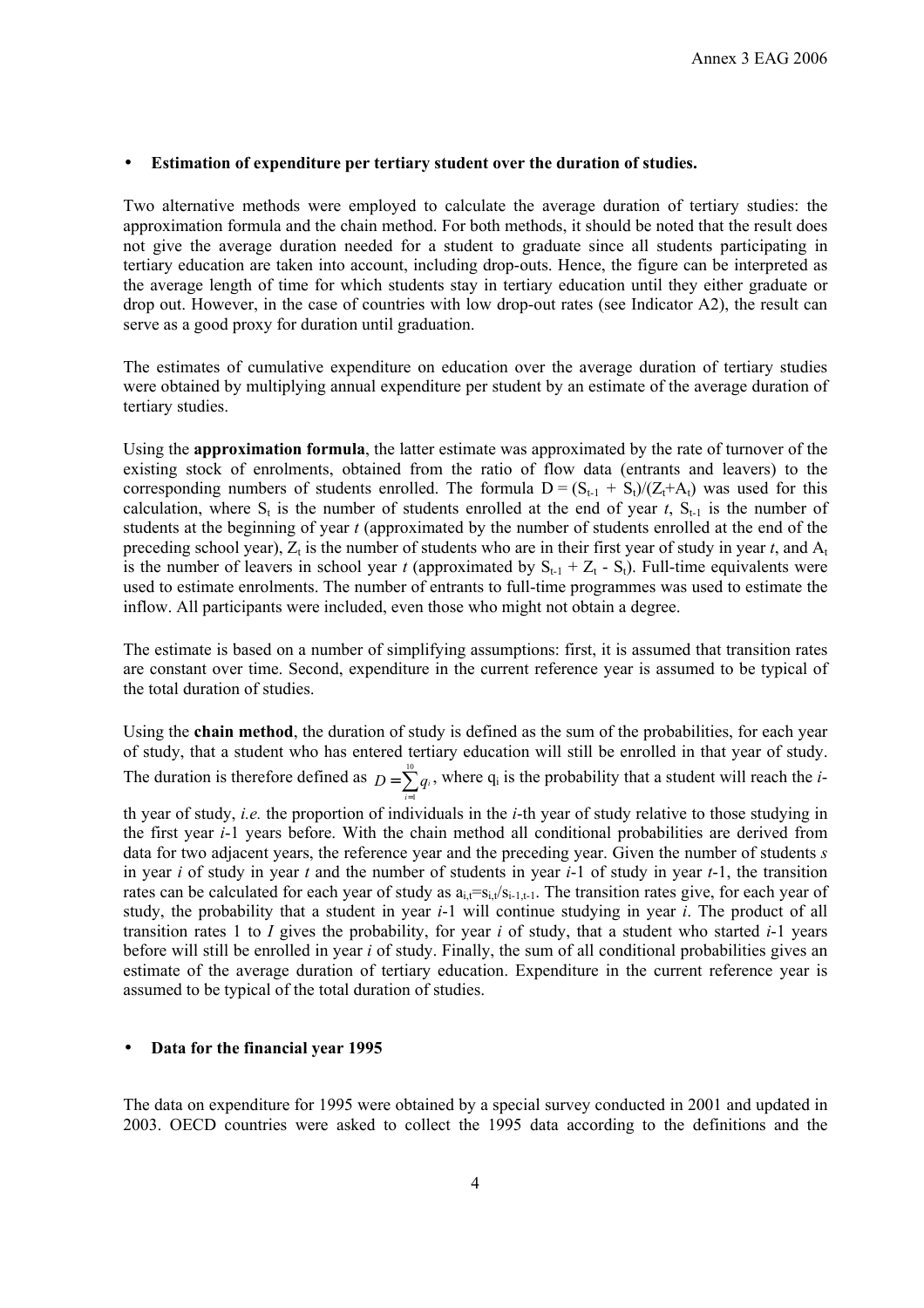coverage of the UOE 2005 data collection. All expenditure data, as well as the GDP for 1995, are adjusted to 2003 prices using the GDP price deflator.

# ■ **Notes on specific countries**

*Coverage* 

*See also notes on Indicator B2.* 

**Australia:** Previously, university enrolments included some students in overseas campuses. These have been excluded, starting with EAG 2001. This correction affects the number of tertiary students, and consequently the expenditure per student, by 2.8 per cent. There are breaks in series in ISCED 2, 3, 4 and 5B enrolments in the Vocational Education and Training sector; from 1999, data are based on the Australian Qualification Framework (AQF) rather than the stream classification.

**Austria:** Expenditure on R&D in the tertiary sector is partially excluded. Some expenditure by public institutions other than the Ministry of Education is excluded (social insurance bodies, chambers of trade and crafts, and federal funds - *Sozialversicherungsträger, Kammern, Bundesfonds*).

**France:** Research expenditure has been tuned for the first-time with the DSTI-data, so it now includes all the R&D expenditure (HERD) without any exclusion.

**Ireland:** Some expenditure on R&D, which is reported to DSTI, is excluded from UOE reporting (16.5 million IEP). This accounts for approx. 10% of all expenditure on tertiary R&D, and for 2% of total expenditure on ISCED 5 and 6.

**Israel:** Expenditure on R&D can not be separated of total expenditure but are included in UOE data collection.

**Korea:** Expenditure on educational programmes provided by ministries other than the Ministry of Education is excluded (KAIST, Police College, College of External Affairs, Tax Officers' College and Military Academy).

**Luxembourg:** The low difference between general and vocational programmes is due to the fact that the expenditure occurred during the time spent in class are considered. All other expenditures (for example expenditures of private enterprises) are not included in the calculation therefore costs of vocational programs (especially dual programs) are underestimated.

**Mexico**: Only expenditure on separated funded or separated budgeted research.

**Netherlands:** Underestimation of the expenditures of private enterprises on dual vocational programmes.

**Russian Federation:** Expenditure per student at the tertiary level of education is underestimated due to missing private expenditure while tuition fees are paid exclusively from private funds for about onethird of tertiary type-A students and tertiary type-B students.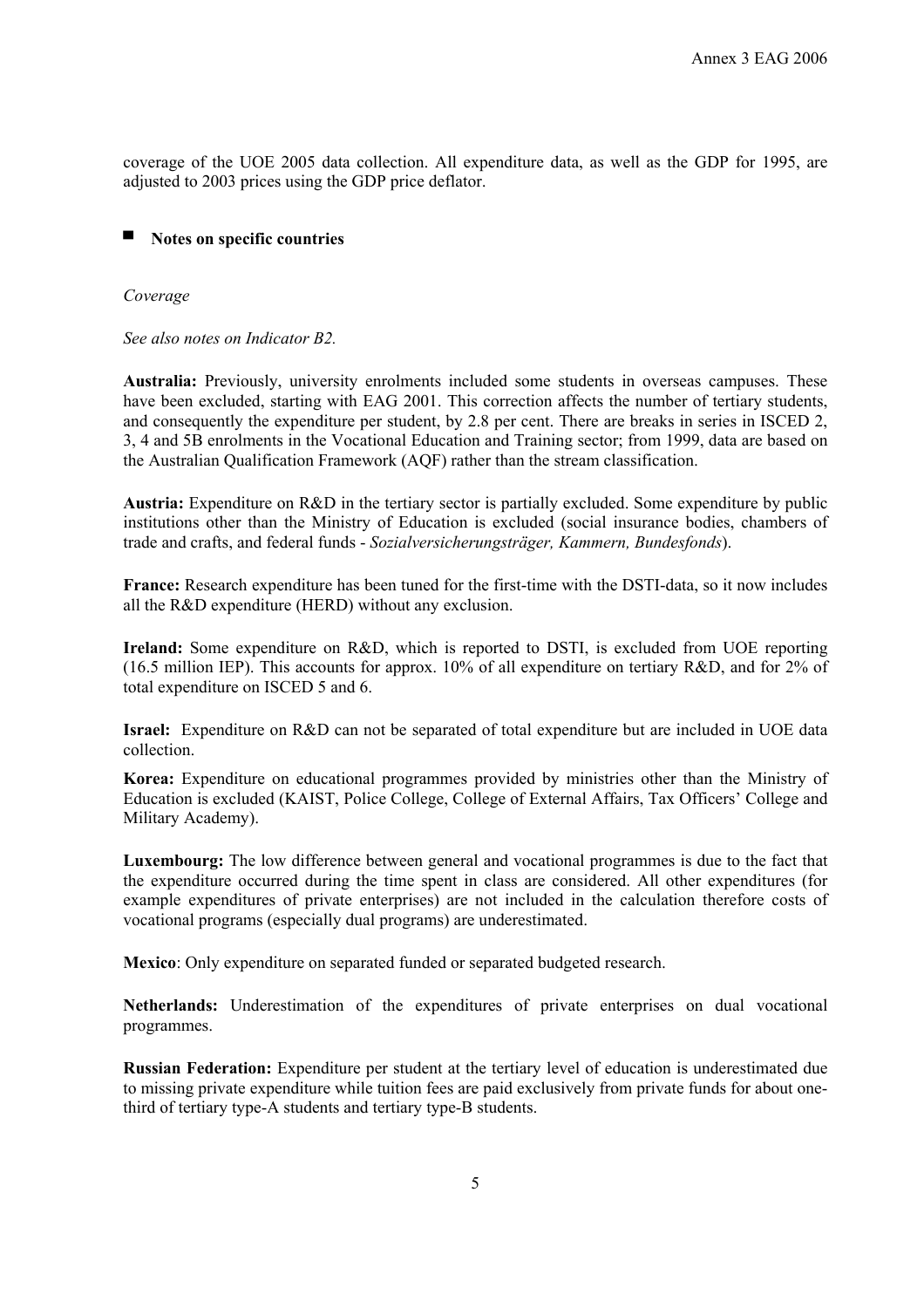**United Kingdom:** Upper secondary vocational students are excluded from the calculation of expenditure per student, as they were counted on a "whole year" rather than on a "snapshot" basis.

**United States**: Funds for major federal R&D centres administered by universities are excluded.

#### • **Estimation of the duration of tertiary education calculated using the chain method**

**Austria, Germany** and **Italy:** No distinction is made between part-time and full-time studies at the university level. However, for expenditure over the duration of studies the effect balances out, since reporting part-time students as full-time students leads both to an underestimate of annual expenditure and to an overestimate of duration of studies.

**Austria:** The estimation of the average duration is affected by methodological changes over time. Data underlying the estimated duration in table B1.5b were collected separately on ISCED 5A and 6 for the first time in the UOE data collection 2005. The duration, however, was calculated for ISCED 5A/6 combined, taking into account explicitly entrants to level 5A as well as to level 6. In previous years, in contrast, only entrants to university education in total (i.e. to level 5A/6 combined) were reported; continuing students, who progressed to level 6 without having left university after completion of level 5A, were not counted as entrants. Therefore the current results are not directly comparable with those published in EAG 2006.

**France:** Panel data were used to estimate average duration of tertiary studies

**Germany:** Up to EAG 2006, the average duration of university studies calculated by the chain method does not include students in the 11th year of study and more in the denominator. As a consequence the calculated average duration and the costs of university studies are about 7 % too high. This method is intended to be modified in the next edition of Education at a Glance.

**Greece:** The 5th year of tertiary-type B study includes the 6th year and beyond. The 7th year of tertiary-type A and advanced research programmes includes the 8th year and beyond. This leads to an underestimate of duration.

**Hungary:** Distribution is estimated between ISCED levels 1, 2, and 3.

**Iceland:** Data were partly estimated, as students in programmes at level 5A (2nd degree) and level 6 are often not signed up for thesis credits until the thesis is completed. Data were therefore adjusted to correct for consequent overestimating of the number of part-time students and underestimating of fulltime equivalents.

**Korea:** The maximum duration of Tertiary-Type B education is 4 years. The 6th and 8th years and beyond of university education are included in the 7th year of study.

**United Kingdom:** The chain method was amended slightly in order to use the available UK data. Average durations were calculated separately using the chain method for each of the main types of course at tertiary level. To take account of the fact that many students go on to take a further course after their initial course, these figures were then combined according to the numbers of students following each of the main pathways at tertiary level. The total average durations shown for university and all tertiary levels are therefore weighted averages of the individual average durations of each type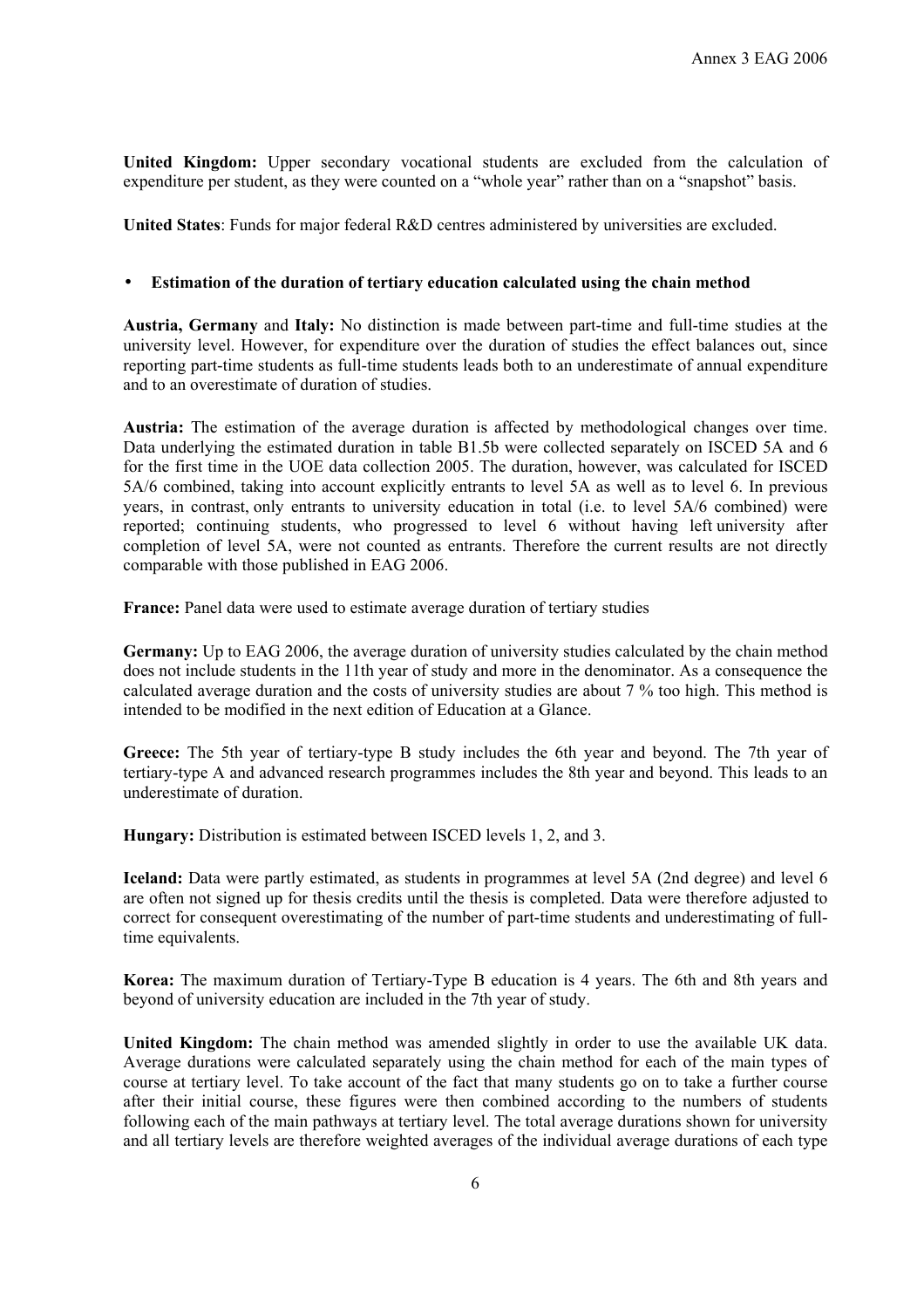of course. Coverage excludes those studying in further education institutions, though these account for less than 10% of all students at the tertiary level.

#### *Interpretation*

Changes in expenditure per student between EAG 2003, 2004, 2005 and 2006

**Austria:** Due to different reporting standards between the UOE-questionnaire and Austrian accounting systems, figures on expenditure per student as published in Education at a Glance differ considerably from expenditure per student that are calculated and published in Austria.

**Belgium:** Data on pensions are included for the first time in EAG 2004 and lead to an increase of the figures published in the financial chapter compared to EAG 2003 and also to former editions of EAG. Data correspond to pensions paid to the currently retired educational personnel, rather than an estimate of government/employer contributions for future pensions of the currently employed educational personnel.

**Flemish community of Belgium:** Data on indirect public transfers and payments to the private sector have been updated in the UOE 2004 and UOE 2005 data collections. Expenditure for child allowance for youngsters older than 18 years in secondary and post-secondary non-tertiary education has been included in the UOE 2004 and UOE 2005.

**Denmark**: Part of the increase in expenditure per student between EAG 2003 and EAG 2004-EAG 2006 is due to a multi-year agreement on financing of medium-cycle higher education (2001-2004), which increased the grants for medium-cycle higher education. An extension of the coverage of expenditure on tertiary education also explained the change. Thus, the increase between 1995 and 2003 in expenditure on tertiary education is partly due to a change in coverage of tertiary institutions in the accounting system.

**Finland**: In EAG 2006 Finland reports for the third time students at ISCED 5A/6 divided to fulltime/part-time students based on their study activities. Also for the third time full-time equivalent data (FTE) is reported at ISCED 5A/6. Previously all students were reported as full-time students. The division to full-time and part-time students is made based on the study credits which students have been taken during the academic year. Moreover, for the average duration, data on full-time equivalent (FTE) students is partially estimated in EAG 2005 whereas in EAG 2006 data is based on actual study credit data collected from universities and polytechnics.

Expenditure data on educational programmes preparing for further and specialist vocational qualifications at ISCED 3/4 are for the third time included in EAG 2006.

**Germany:** Coverage of ancillary services at tertiary-Type A level of education has been improved in EAG 2006. As a consequence, expenditure in ISCED 5A/6 is 1.100 Mio EUR higher than in EAG 2005.

New estimation of pre-primary expenditure based on wage relations between certain categories of preprimary institutions has been made compared to EAG 2005.

**Italy:** For ISCED levels 0,1,2,3, the most important reason of the increase in expenditure per student observed in EAG 2004 to EAG 2006 compared to EAG 2003 is due to the increase in teachers' remunerations appeared during the financial year 2001 of the previous year 2000. Another reason is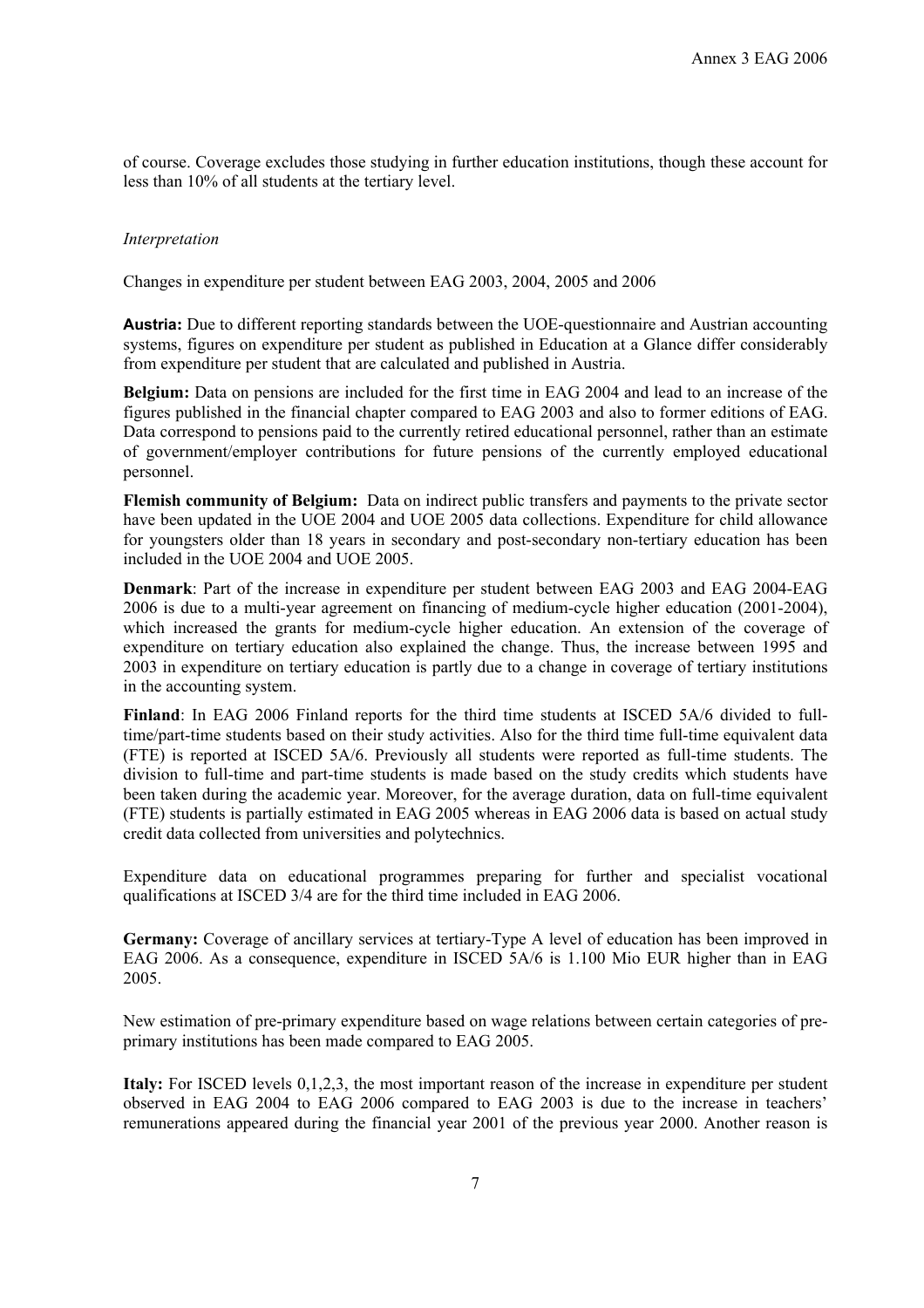due to the fact that the data to allocate by level in EAG 2003 are split for the second time between ISCED levels 0 to 3 and 5b in EAG 2006.

**Korea:** The increase between EAG 2003 and more recent editions in expenditure as a percentage of GDP and expenditure per student is due to the implementation of a new school accounting system for ISCED 1-3 from year 2001. Due to this new accounting system, private expenditure on all the ancillary services are now included in the calculation. Secondly, the government put in place in July 2001 and the next 3 years a new policy and budget in order to reduce the class size under 35.

**Switzerland**: Expenditure per student is very high at the university level in EAG 2004- EAG 2005 and EAG 2006. This is mainly due to the structure of the university system: a high number of universities in relation to the size of the country (partly due to the three language regions), the small size of some universities, a wide range of provision at each university, and relatively low student/teaching staff ratios. Furthermore, teachers' salaries at university level are comparatively high. Advanced research programmes are not included in tertiary education.

# **INDICATOR B2: Expenditure on educational institutions relative to Gross Domestic Product**

▀ **General notes** 

#### *Methodology*

The "domestic" approach (reference to the GDP) is preferred to the "national" one (reference made to the GNP) in the calculation of Indicator B2 because it is consistent with other concepts used in education statistics and in the 2005 UOE data collection. Thus, educational programmes and providers and student mobility are considered in the UOE data collection from the domestic point of view. For example, funds from international agencies and other foreign sources are counted in the educational expenditure requested to be reported (see the OECD Handbook, 4.6.2 and 4.6.3); the coverage of the statistics on enrolment or on the activities of education institution is made on a domestic basis, *i.e.* the host country must report foreign students' enrolment and educational activities of foreign institutions. However, if the GNP was taken as reference in place of GDP, expenditure in percentage of GNP will be at least 5% higher than expenditure in percentage of GDP in Czech Republic, and New Zealand and would be more than 19% higher in the case of Ireland (see Table 1)

|                | <b>Gross Domestic Product</b> | <b>Gross National Product</b> |  |  |
|----------------|-------------------------------|-------------------------------|--|--|
| Australia      | 838 251                       | 814 248                       |  |  |
| Austria        | 226 968                       | 222 277                       |  |  |
| <b>Belgium</b> | 274 582                       | 274 729                       |  |  |

Canada 197 494 | 1170 575 Czech Republic | 2 555 783 | 2 457 123 Denmark 1 401 891 1 369 303 Finland 143 807 140 380 France 1 585 172 1 582 606

**Table 1:** Differences between Gross Domestic Product and Gross National Product (reference period: calendar year 2003, 2002 current prices)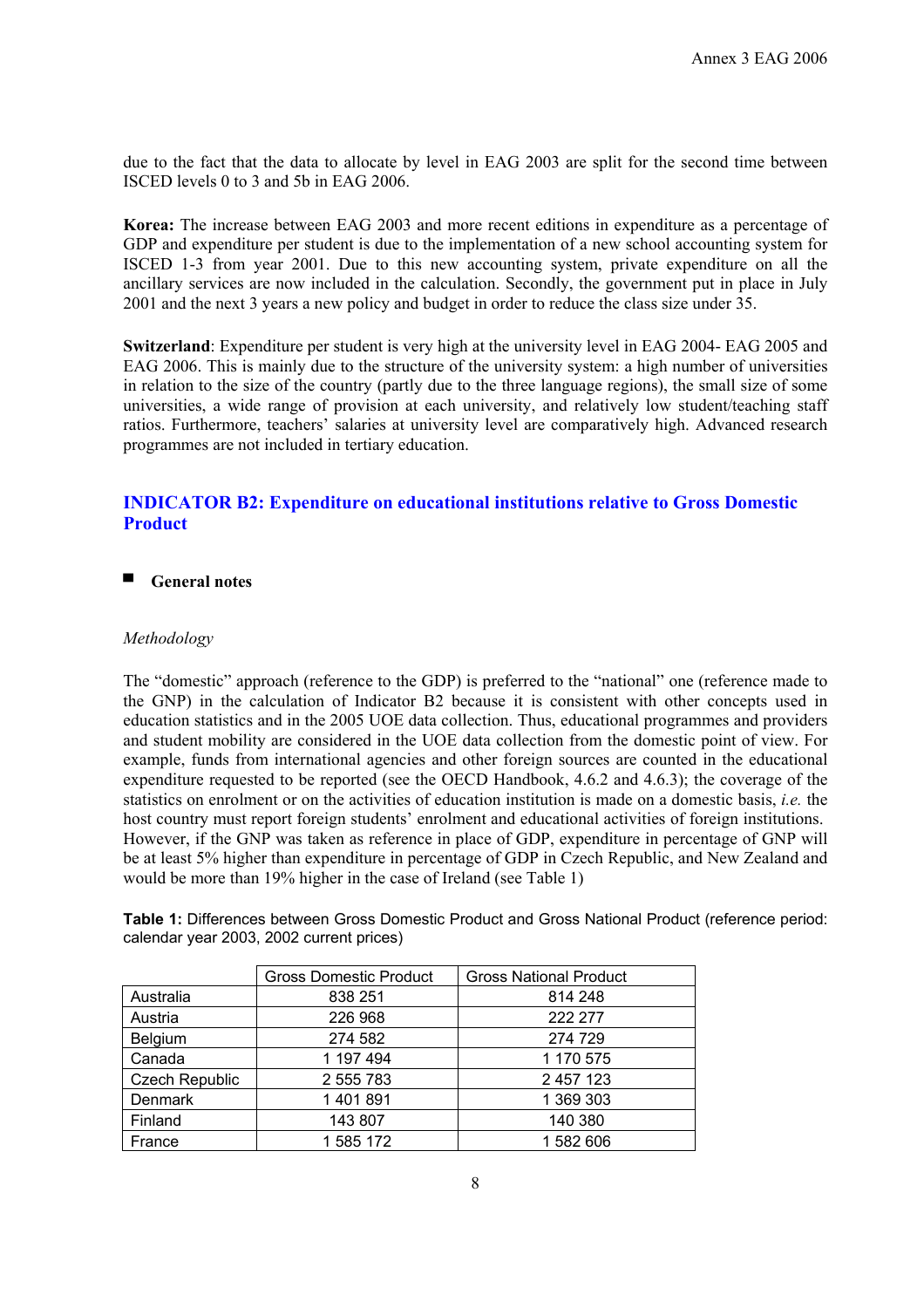| Germany              | 2 163 400   | 2 121 190   |
|----------------------|-------------|-------------|
| Greece               | 154 153     | 154 854     |
| Hungary              | 18 650 788  | m           |
| Iceland              | 827 863     | 812 586     |
| Ireland              | 139 097     | 116 806     |
| Italy                | 1 300 929   | 1 315 962   |
| Japan                | 497 485 000 | 505 276 400 |
| Korea                | 724 675 000 | 721 976 800 |
| Luxembourg           | 23 956      | m           |
| Mexico               | 6891434     | 6915368     |
| Netherlands          | 476 349     | 471 049     |
| New Zealand          | 139 225     | 132 210     |
| Norway               | 1 576 745   | 1 569 392   |
| Poland               | 814 922     | 817 275     |
| Portugal             | 130 511     | 137 960     |
| Slovak Republic      | 1 201 196   | 1 213 403   |
| Spain                | 780 550     | 766 019     |
| Sweden               | 2 459 413   | 2 460 527   |
| Switzerland          | 434 562     | 458 858     |
| Turkey               | 359 763     | 356 681     |
| United Kingdom       | 1 105 919   | 1 120 940   |
| <b>United States</b> | 10 918 500  | 10 867 900  |

Source: OECD Analytical Data Base, January 2006.

## • **GDP data**

The theoretical framework underpinning the calculation of GDP has been provided for many years by the United Nations' publication *A System of National Accounts*, which was released in 1968. An updated version was released in 1993 (commonly referred to as SNA93).

Statistics on educational expenditure relate to the financial year 2003. For countries where GDP is not reported for the same reference period as data on educational finance, GDP is estimated as:  $w_{t-1}$  (GDP<sub>t</sub>  $-$  1) +  $w_t$  (GDP<sub>t</sub>), where  $w_t$  and  $w_{t-1}$  are the weights for the respective portions of the two reference periods for GDP which fall within the educational financial year. Adjustments were made for **Australia**, **Canada, Japan, the United Kingdom and the United States** (see Annex 2)**.**

# • **Calculation of index in Table B2.2 and B2.3**

Table B2.2 shows the changes in expenditure on educational services between 1995 and 2003. All expenditure reported for 1995 was expressed in 2003 constant dollars, adjusted to the price level of 2001 using the GDP deflator (see Annex 2). The data on expenditure for 1995 were obtained by a special survey in 2002 and updated in 2003.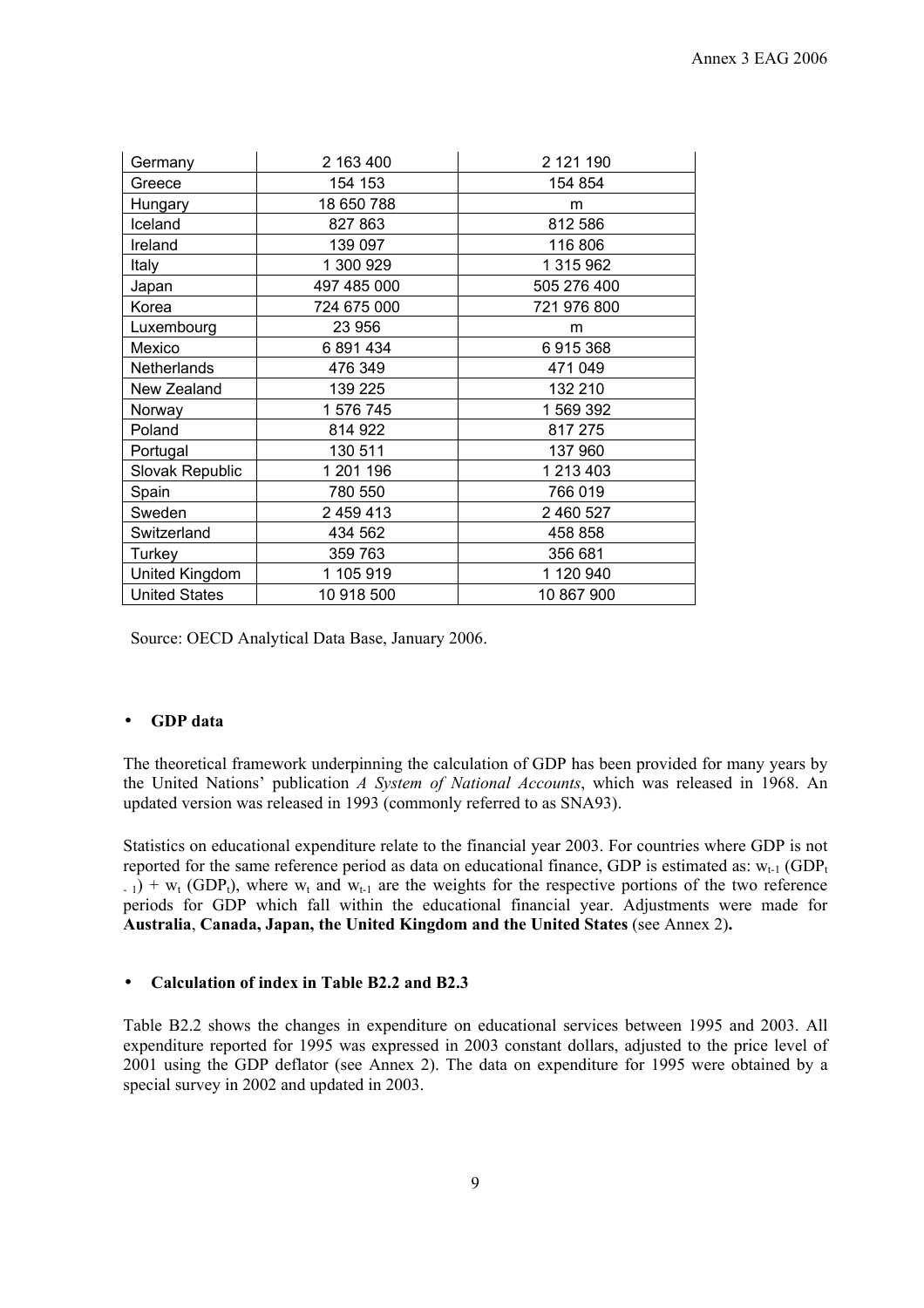Table B2.3 also shows the Index of change between 2000 and 2003 in expenditure on educational institutions from public and private sources. Data for calendar years 2000, 2001 and 2002 were already collected in previous versions of EAG.

#### *Interpretation*

**Norway:** The measured decline in expenditure between 1995 and 2003 is due to a substantial change in the price deflator at the level of total GDP, caused primarily by an increase in oil prices. The Table thus does not reflect the changes in real expenditures.

#### ▀ **Notes on specific countries**

#### *Coverage*

**Australia**: Starting with EAG 2001, data on educational finance are reported on an academic/calendar year basis and not on a financial year (from July to June) basis, which was used in previous editions. The financial data for 1999, 2000 and 2001 are not comparable with data from previous finance returns. The major reasons for differences between the 1998 and 1999 finance data are the introduction of accrual accounting in the government school sector, the attribution of expenditure on transport subsidies to institutional spending rather than being classified as government grants to households, changes to methodologies in attributing expenditure in the government school sector between ISCED 2 and ISCED 3; and using the Australian Qualification Framework rather than 'stream' in the Vocational Education and Training sector to allocate students to ISCED levels. The 1995 data were compiled using the same methodology.

**Australia:** The index of expenditures (1995 to 2003) is 93 for the public expenditure on tertiary institutions and 185 for private expenditure on educational institutions. The main reason for the increase in the private share of spending on tertiary institutions for Australia was changes to the Higher Education Contribution Scheme (HECS) that took place in 1997. A further change/HECS increase took effect in 2006 and will impact on future indicator results. The changes in HECS were part of a reform process aimed at providing more funds in total for higher education, partly through increased student/former student contributions.

**Australia:** Most of the HECS payments made to universities are funded in the first instance by the government. In 2003, of about \$1.9 billion in HECS charges paid to universities, only about \$310 million was paid up front by students. These students received a 25% subsidy (about \$103 million from the Government), which was paid direct to universities on their behalf and most of the balance comprised HECS loans from Government paid direct to universities. In the Indicator, the \$103 million in HECS subsidies for those who paid up front, and all the HECS loans are treated as transfers from Government. Subsequently all of the \$1.9 billion in HECS is counted as private final expenditure on universities.

**Australia:** The contribution households in funding educational institutions is also overstated by indicators B2 and B3 because the results are also affected by the inclusion of fees paid by a substantial numbers of foreign students (about \$1 billion), and the lack of recognition in the indicators of HECS interest subsidies and HECS debts that are never repaid.

**Belgium**: Data on the German-speaking Community are not integrated into the data for Belgium in the 2005 UOE data collection.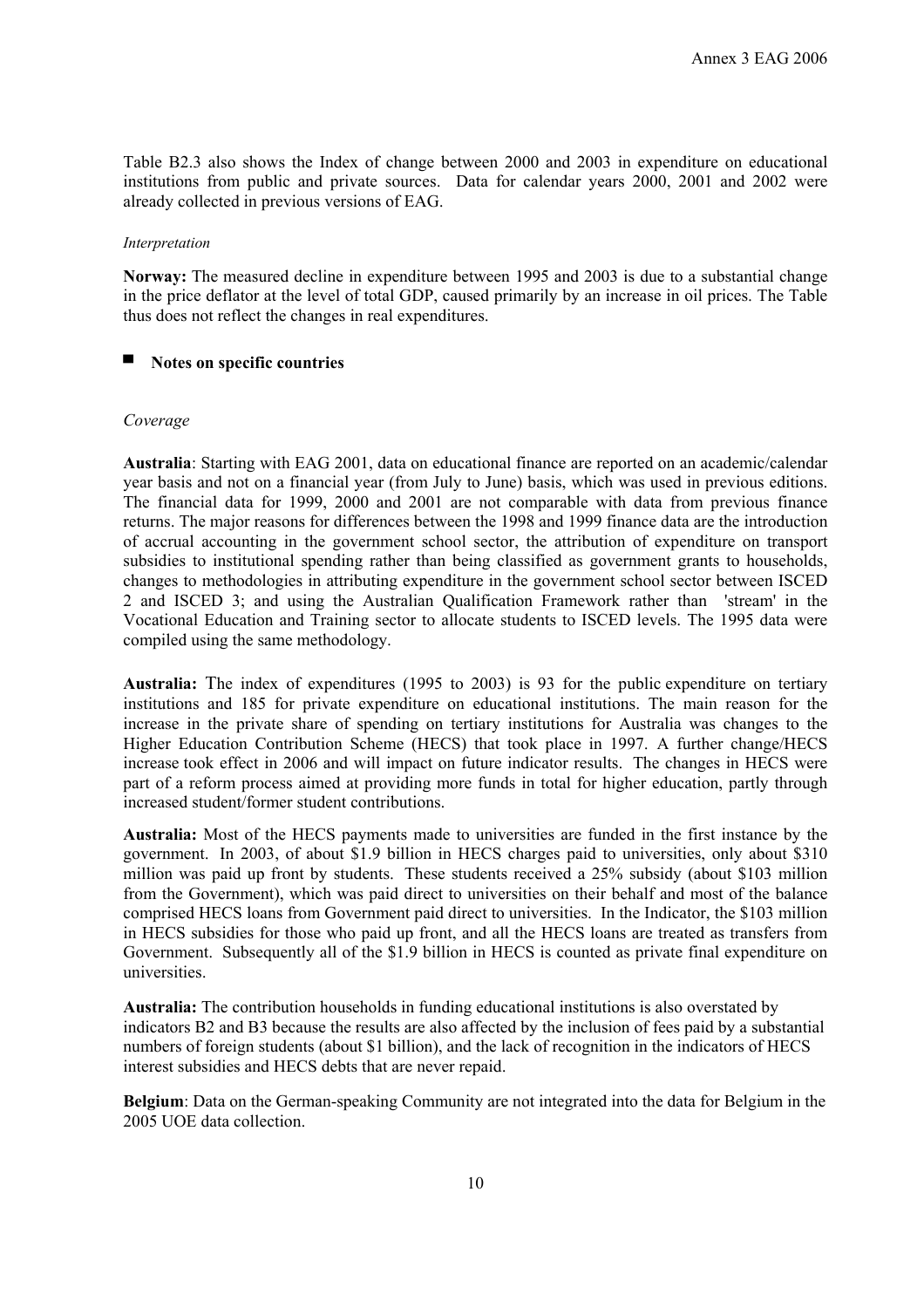**Czech Republic**: Data from the Ministries of Justice, Defence and Internal Affairs are not included.

**Denmark**: The allocation of expenditure on early childhood, primary and lower secondary education is estimated on the basis of the corresponding enrolments. Expenditure on pre-primary education includes some expenditure on day care. Day care activities are fully integrated into the school day and not costed separately. It is debatable whether this expenditure should be classified as educational or not but **Denmark, Finland** and **Sweden** exclude expenditure on similar programmes.

**Finland:** The coverage of expenditure on pre-primary education changed considerably in comparison with previous editions starting from EAG 2001. Estimated kindergarten expenditure on day care and child care for 3 to 6-year-olds was excluded. Expenditure on apprenticeship training was included for the first time in EAG 2001. The OECD/DSTI/HERD data was used as a source for the definition of research expenditure at tertiary education starting from EAG 2002. Expenditure data on educational programmes preparing for further and specialist vocational qualifications at ISCED 3/4 are for the third time included in EAG 2006. These changes in reporting are also implemented in the trend data presented in EAG 2006 in order to ensure the best possible comparability over time.

Government transfers and payments to private entities, except financial aid to students, are excluded.

**France:** All expenditure include for the first time in EAG 2006 overseas departments (*départements d'outre mer,* DOM). Gross domestic product and total public expenditure were adjusted accordingly.

**Germany**: Expenditure made by enterprises in the "so-called Dual-System" (*i.e.* programme that combine school and work based) are included in this indicator and in B1.

**Greece:** Expenditure on early childhood education is included in expenditure on primary education.

**Israel:** Scholarships and other grant to students include the gross amount of student loans due to lack of data on repayment of such loans.

Expenditure by own sources of non-profit institutions is not included.

**Japan**: Expenditure on special training colleges, "miscellaneous schools" and educational administration are not allocated by level.

**Netherlands:** Figures, as shown in the chapter B are influenced to a considerable degree by three changes in the Dutch FINANCE data submission for the years 1999, 2000 and 2001 made by Statistics Netherlands. These changes (which were discussed during the 2nd Finance Comparability Study visit), compared to 1998, are:

- A lower proportion of public subsidies are attributed to 'public grants attributable for tuition fees to educational institutions' and by consequence more to public grants NOT attributable for tuition fees to educational institutions. This new division is based on the calculation standards in our student grant system. As a consequence the net private expenditure to all educational institutions is considerably higher compared to EAG2001.
- Private expenditure on R&D  $(3^e$  geldstroom onderzoek) is included. As a consequence, the total educational expenditure on tertiary institutions is higher, also the private expenditure to tertiary institutions is considerably higher compared to EAG2001.
	- A substantial part of student loans in the Netherlands are loans that will be converted into grants when students pass their exams. We estimate the conversion rate of these so called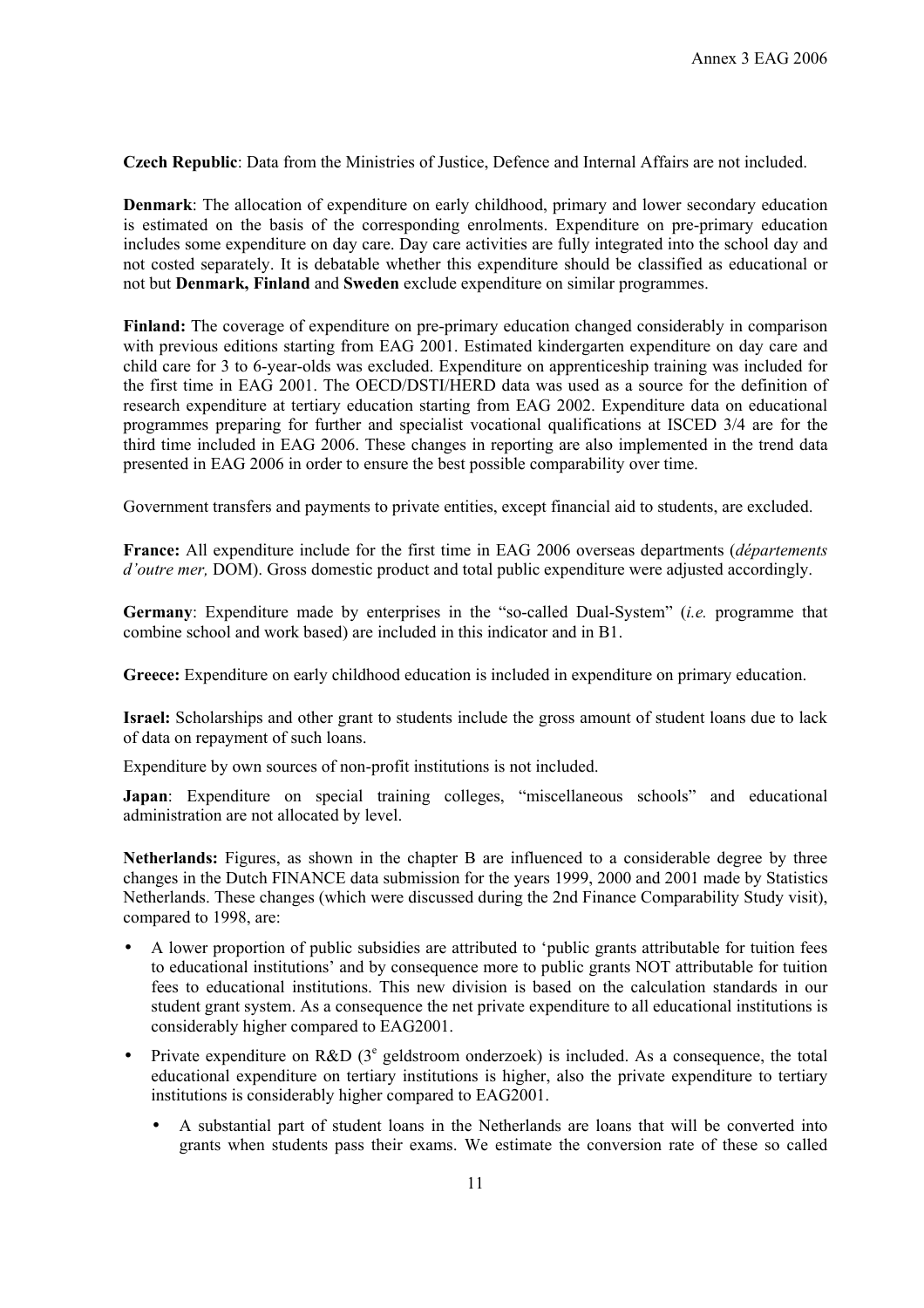'prestatiebeurzen' (performance grants) at more than 90%. In the 1998 data, these loans/performance grants were reported as student loans. In the 1999 data these loans/performance grants are reported as grants. As a consequence the proportion of loans in the total public expenditure is lower since EAG 2002.

**Norway:** At pre-primary level of education, expenditure on care are included leading to slight overestimation of expenditure in percentage of GDP.

**Portugal:** Regional and local transfers to the private sector are not included. Local direct expenditure on educational institutions is not included.

**Turkey:** Regional and local (except Special Provincial Administration) direct expenditure on educational institutions is not included. Transfers are also not included.

*Sources*

*See Indicator B1.* 

# **INDICATOR B3: Relative proportions of public and private investment in educational institutions**

#### ■ **Notes on specific countries**

*See notes on Indicators B1 and B2.* 

#### *Coverage*

**Flemish community of Belgium:** Data on indirect public transfers and payments to the private sector have been updated in the UOE 2004 and 2005 data collections. Expenditure for child allowance for youngsters older than 18 years in secondary and post-secondary non-tertiary education has been included for the first time in the UOE 2004 data collection.

## **INDICATOR B4: Total public expenditure on education**

#### • **Data on total public expenditure**

The theoretical framework underpinning the calculation of total public expenditure has been provided for many years by the United Nations' publication *A System of National Accounts*, which was released in 1968. An updated version was released in 1993 (commonly referred to as SNA93). Notes on specific countries.

Total public expenditure on all services, excluding education, includes expenditure on debt servicing (e.g. interest payments) that are not included in public expenditure on education. The reason for this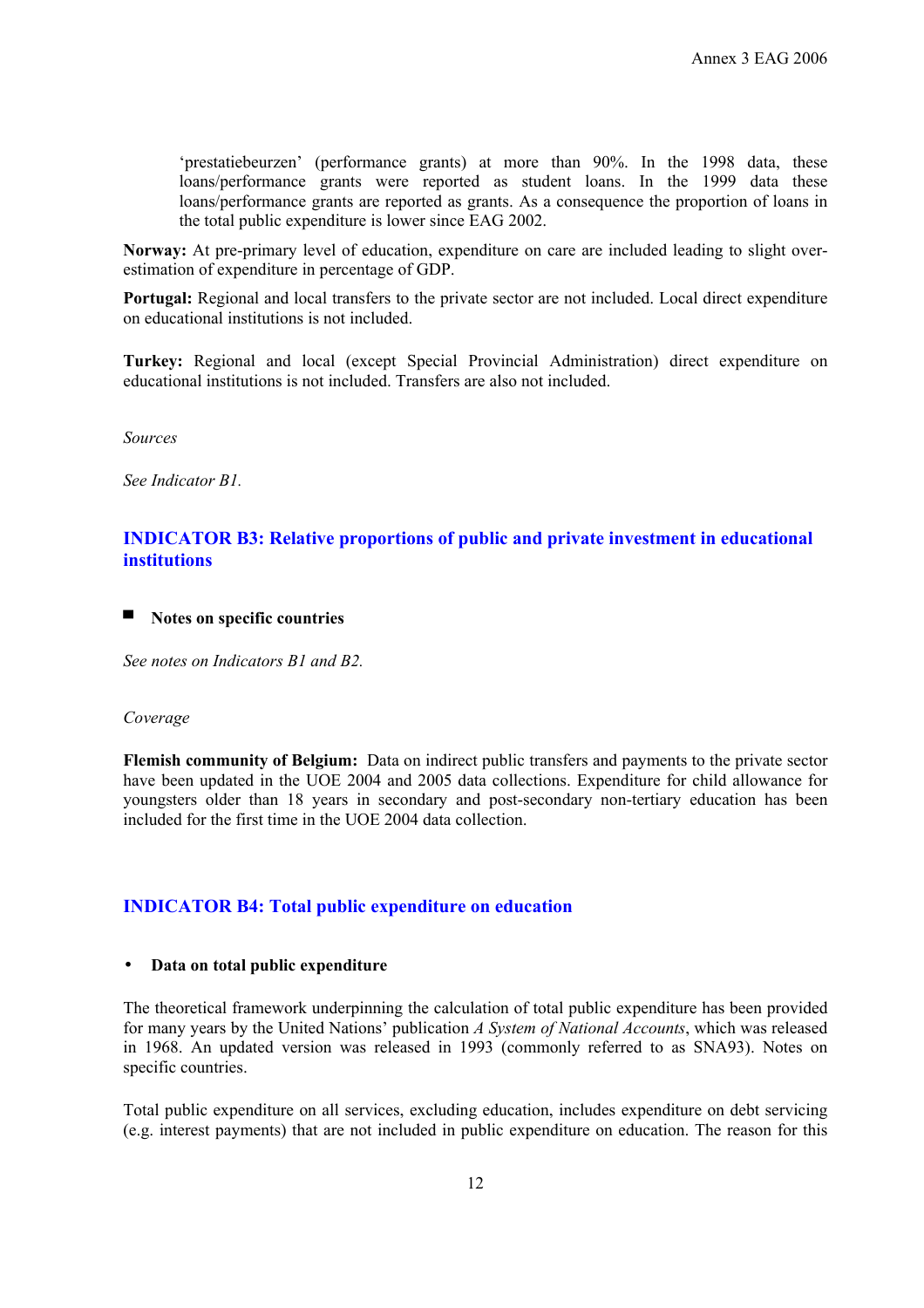exclusion is that some countries cannot separate interest payment outlays for education from those for other services. This means that public expenditure on education as a percentage of total public expenditure can be underestimated in countries where interest payments represent a high proportion of total public expenditure on all services.

*See notes on Indicator B2.* 

# **INDICATOR B5: Support for students and households through public subsidies**

## *Methodology*

Data on tuition fees charged by educational institutions were collected through a special survey undertaken in 2006 and refer to the school year 2003/2004. Amounts of tuition fees result from the weighted average of the main Tertiary-type A programmes and do not cover all the educational institutions. The figures reported can be considered as good proxies and show the difference among countries in tuition fees charged by main educational institutions and for the majority of students.

# ■ **Notes on specific countries**

#### *See notes on Indicator B2.*

**Canada, Denmark and Germany and Sweden**: Subsidies in kind, such as free or reduced-price travel on public transport systems, is excluded.

**Czech Republic:** Scholarships are included in direct expenditure for educational institutions.

**Ireland**: Students in tertiary education benefit from subsidised travel on the bus and rail systems, which are owned and funded by the State. The expenditure involved in this subsidy is currently unknown. Students in tertiary colleges and universities can make use of limited on-campus medical facilities funded both from central (exchequer) grants and from registration fees paid by the students themselves. The level of government funding in this area is not known.

**Switzerland**: Fees for health insurance are publicly subsidised for students from low-income backgrounds. These subsidies amount to several tens of millions of Swiss francs but are excluded.

# **INDICATOR B6: Expenditure on institutions by service category and by resource category**

*See also notes on Indicators B1 and B2.*